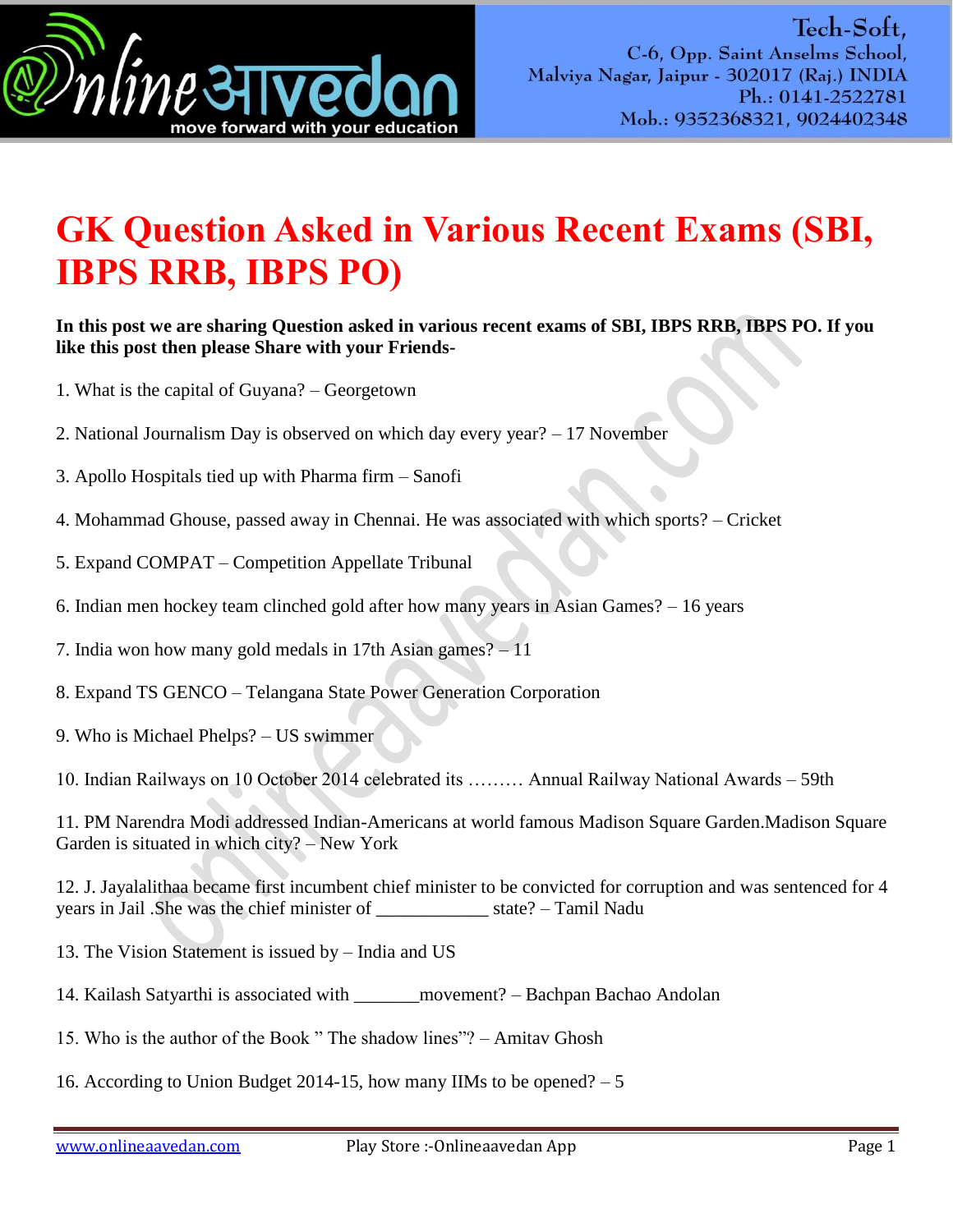

- 17. In railway budget 2014-15, Cleanliness budget up by how many per cent over last year? 40%
- 18. FDI limit in Civil Aviation 49%.
- 19. Census 2011, was the 15th Census of India and …… Census after Independence. 7th
- 20. Headquarter of Indian bank is situated in \_\_\_\_\_\_\_\_\_\_ city? Chennai
- 21. Who is the current road, transport, highways and shipping minister? Nitin Gadkari
- 22. ECB stands for-External Commercial Borrowings
- 23. Wimbledon Cup is related to  $\qquad \qquad$  game ? Lawn tennis
- 24. Currency of Malaysia is Ringgit
- 25. EPS in share market stands for Earnings Per Share
- 26. Who is authorized to permit premature closure of PPF  $A/c$ ? Chairman of concerning Bank
- 27. The objective of Government to appoint Narasimham Committee is to strengthen the banking system
- 28. When was NABARD established? July 12, 1982
- 29. \_\_\_\_\_\_\_\_\_ cities in India has become the world"s second most populous city in 2014 after Tokyo, according to a UN report released recently? – Delhi
- 30. Recently who has become the first player of Indian origin to be a part of the National Basketball Association (NBA)? – Sim Bhullar
- 31. Who is the present Global Goodwill Ambassador of UNICEF? Sachin Tendulkar
- 32. \_\_\_\_\_\_\_\_\_\_\_ is an e-Commerce solution of National Payments Corporation of India (NPCI)? RuPay Debit Cards
- 33. Recently SBI signed line of credit with Export Import Bank of India. 500 million dollars
- 34. \_\_\_\_\_\_\_\_\_ highest urban population? Maharashtra
- 35. Japan has sea-conflict with  $\text{country?} \text{China}$
- 36. \_\_\_\_\_\_\_\_ signed an agreement with the Kochi Metro Rail Ltd. for a loan of Rs. 1,170 crore? Canara Bank
- 37. Recently former President of the United States of America Bill Clinton visited Jabrouli village, near Lucknow, on an awareness mission on – diarrhea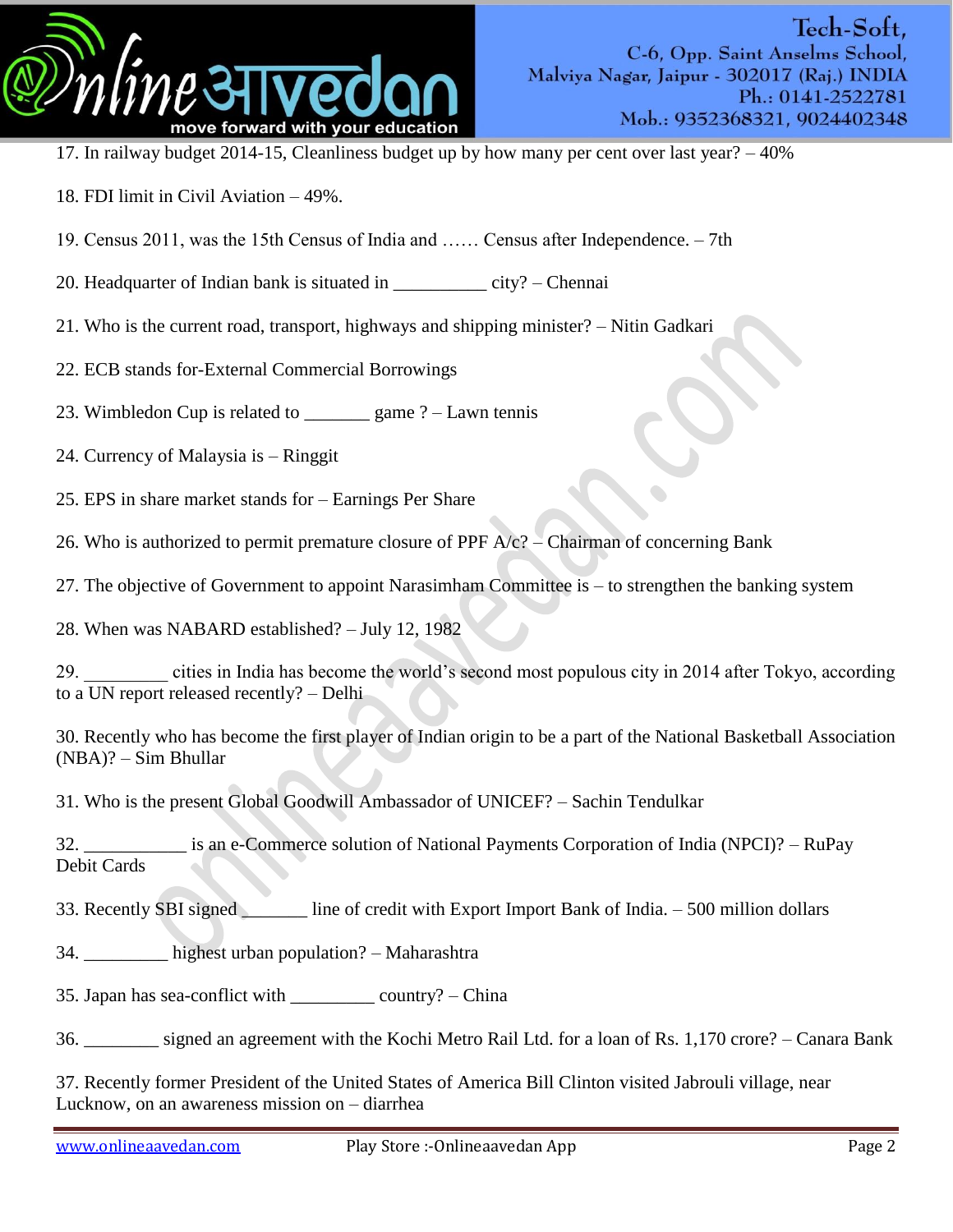

38. India has inked a loan agreement with World Bank for an assistance of \_\_\_\_for the Odisha Disaster Recovery Project. – \$153 million

39. For the safety and welfare of women how much money has been provided for Beti Bachao Beti Padhao Yojana to generate awareness on the issues? – Rs. 100 crores

40. was conferred "Best Bank – Public Sector" award in BFSI Awards-2014 by World HRD Congress, recently? – Bank of Maharashtra

41. What is Current Repo Rate? – 6%

42. Recently Priyanka Chopra played a role of Mary Kom in a movie, who is Mary kom? – Boxer

43. Expand DBT – Direct Benefit Transfer

- 44. Lisbon is the capital of Portugal
- 45. Currency of Saudi Arabia Riyal
- 46. What is  $^{\circ}$ C' in KYC? Customer
- 47. What is 'I' in REIT? Investment
- 48. Mary Barra who recently visited India is the CEO of General Motors

49. According to RBI norms, what is minimum capital required for foriegn banks to open subsidaries in India? – Rs 500 Crores

- 50. 17th Asian Games were held at- Incheon
- 51. Together we can' is slogan of  $\sqrt{?}$  Canara Bank
- 52. "Pahla kadam, pahli udan" account is launched by  $? SBI$
- 53. Bank formed by Brics is known as New Development Bank
- 54. SEBI extended guide line to appoint at least one women in board of director by 31march 2015
- 55. Upallu Srinivas who died recently is a renowned Madolin Player
- 56. RBI has recently reduced ATM transaction from 5 to 3, on \_\_\_\_\_\_\_ accounts it is not applicable? BSBDA
- 57. Pension scheme for rural and unorganised sector is Swavalamba

58. Card launched by Indian Railway to avoid payment transaction during ticket booking is – Go India smart Card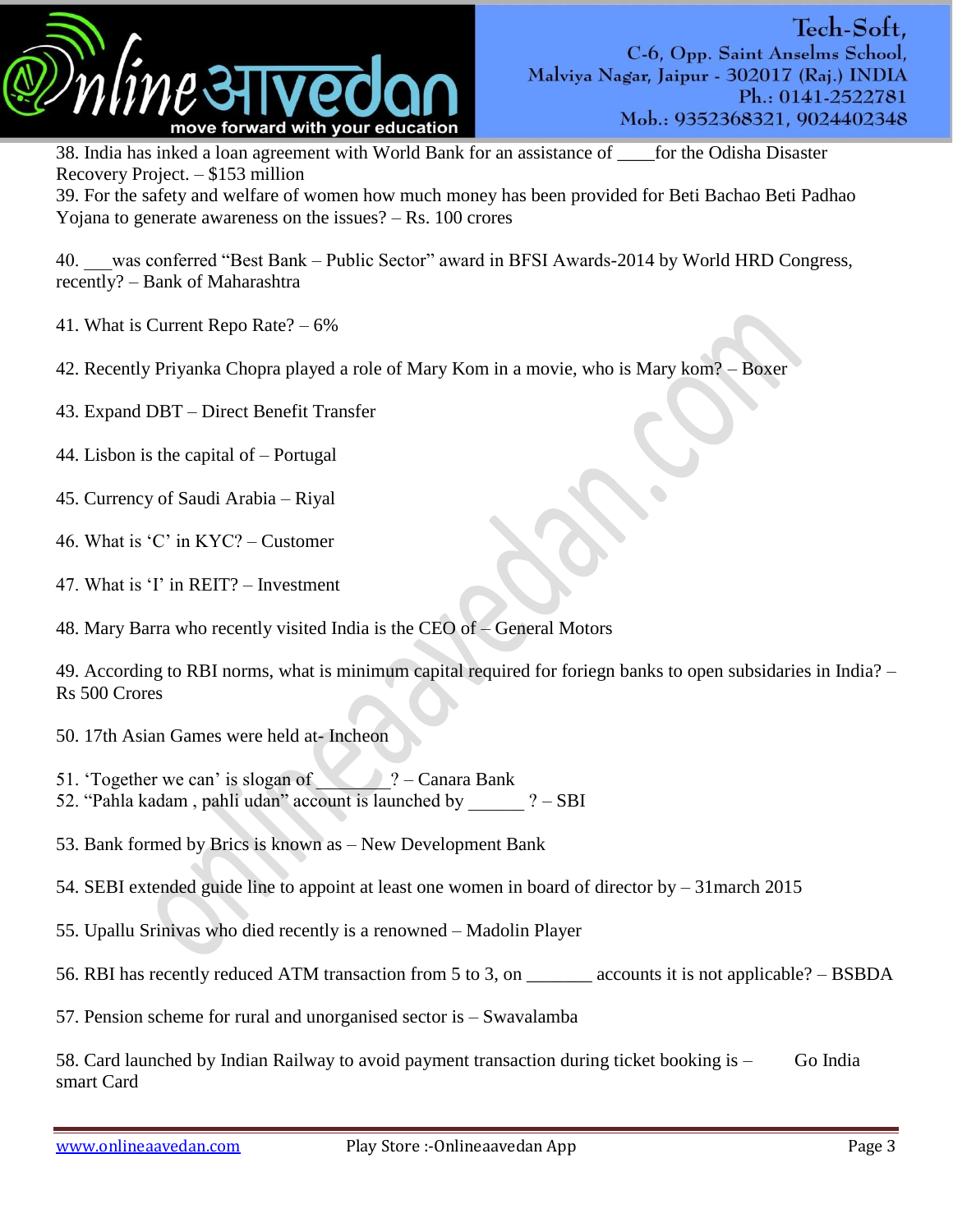

59. Government clears disinvestment in 3 PSU's for the sum of Rs 44,000 crores, is one of them? – ONGC

60. Cantolania referendum is a part of  $? -$ Spain

61. Rupay card is used by which type of banks? – All scheduled commercial banks

62. Current Prime Minister of UK is – David Cameroon

63. Who was the Indian cricket team coach in the recent debacle against England in the investec test series? – Duncan Fletcher

64. Shivasundram hydro power project is stated in which state ? – Karnataka

65. \_\_\_\_\_\_\_\_\_ has launched premium credit cards exclusively for women scheme? – HDFC Bank

66. The upper limit that can be deposited in PPF account has increased to  $-$  Rs 2 lac

67. "And Then One Day" novel is authored by – Naseeruddin Shah

68. \_\_\_\_\_\_\_\_\_ has not been conferred with Padma Shri awards? – Raghunath Mashelkar

69. Bhamashah Financial Empowerment scheme is launched by the government of which of the following states? – Rajasthan

70. \_\_\_\_\_\_\_\_\_ states in India has the highest rural population? – Sikkim

71. The minimum paid up capital required for both small and payment banks is – Rs 100 crores

72. Limit for FDI in multibrand is – 51%

73. \_\_\_\_\_\_\_\_\_ banks has signed 500 million dollar line of credit EXIM bank of Korea? – SBI

74. Committee formed to review the investment guidelines for national pension schemes in the private sector – G.N. Bajpai Committee

75. As per HSBC report India will become the fifth largest exporter by the year – 2030

76. Asia"s first ballistic Research Centre is to be opened in – India

77. The book "Lajja" is authored by – Taslima Nasrim

78. Name the French Foreign Minister who recently visited India. – Laurent Fabris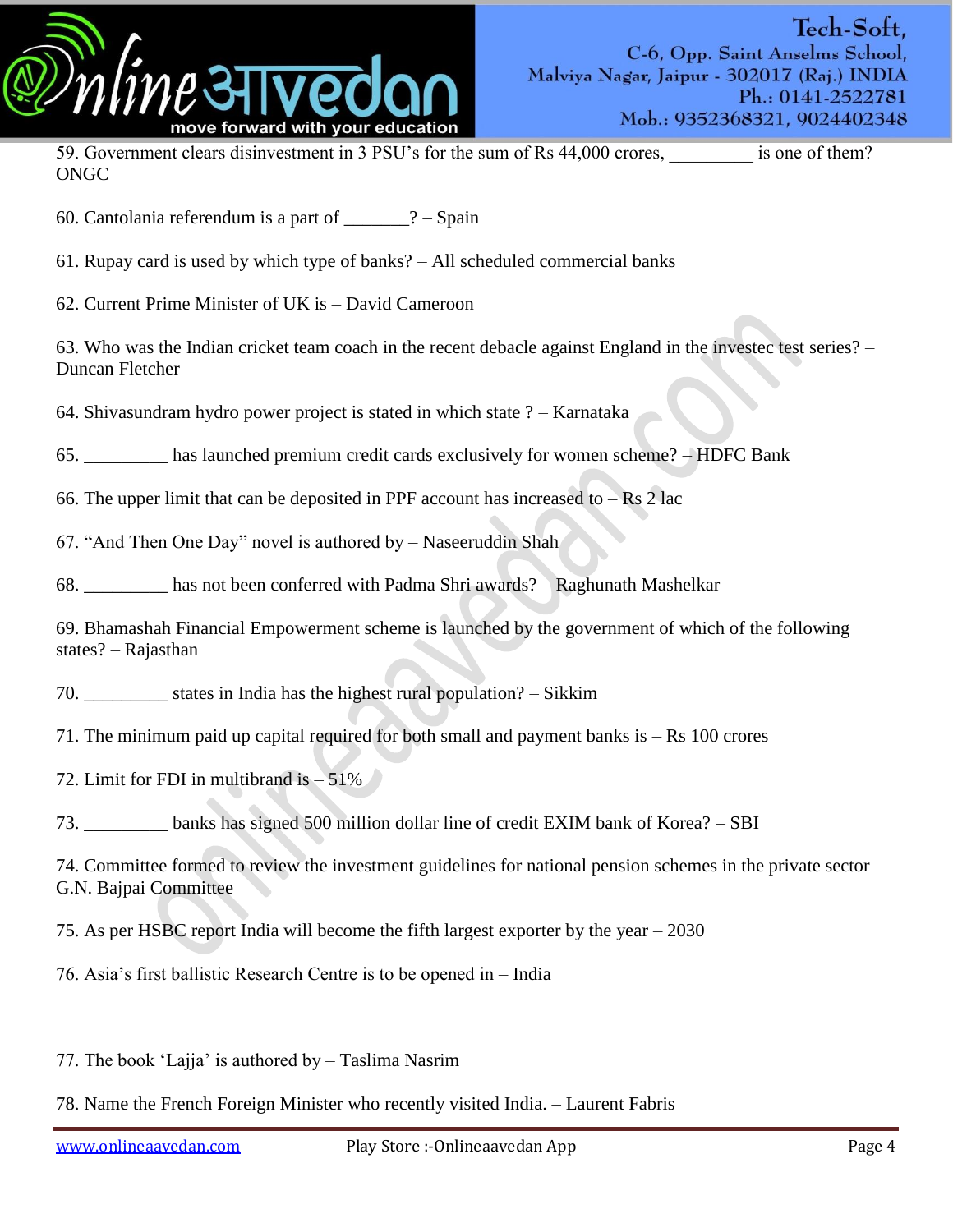

- 79. 'Economic Outlook Report' is published by which of the following organisations? IMF
- 80. India"s first Kisan Mandi is to be set up in Delhi
- 81. Jan Dhan yojna additional insurance coverage is provided by which organization? HDFC
- 82. What is the tagline of United bank of India? The Bank that begins with U.
- 83. BSBDA is related with which of the following field? Banking
- 84. Which is the Largest desert in the world? Sahara
- 85. Who is Lieutenant Governor of Delhi? Najeeb Jung
- 86. Hanoi is the capital of –Vietnam
- 87. Who is the author of Half girlfriend? Chetan Bhagat
- 88. PMGSY full form-Pradhan Mantri Gram Sadak Yojana
- 89. What is the Currency of China? yuan
- 90. What is the maximum amount in PPF? Rs 150000
- 91. Kudankulam Nuclear power plant is situated in which state? Tamil Nadu
- 92. Who is the Director of Finding Fanny? Homi Adajania
- 93. What is the Maximum limit of RTGS? No limit
- 94. Pre shipment and post shipment is related with which finance? Export finance
- 95. State with lowest population, according to census 2011? Sikkim
- 96. RBI release draft Guidelines for Licensing of Payments Banks and Small Banks.What is the capital of these banks? – Rs 100 crore
- 97. RRCAT is located in which state? Madhya Pradesh
- 98. Individual Borrower can check their credit report from –CIBIL
- 99. EBT full form-Electronic Benefits Transfer